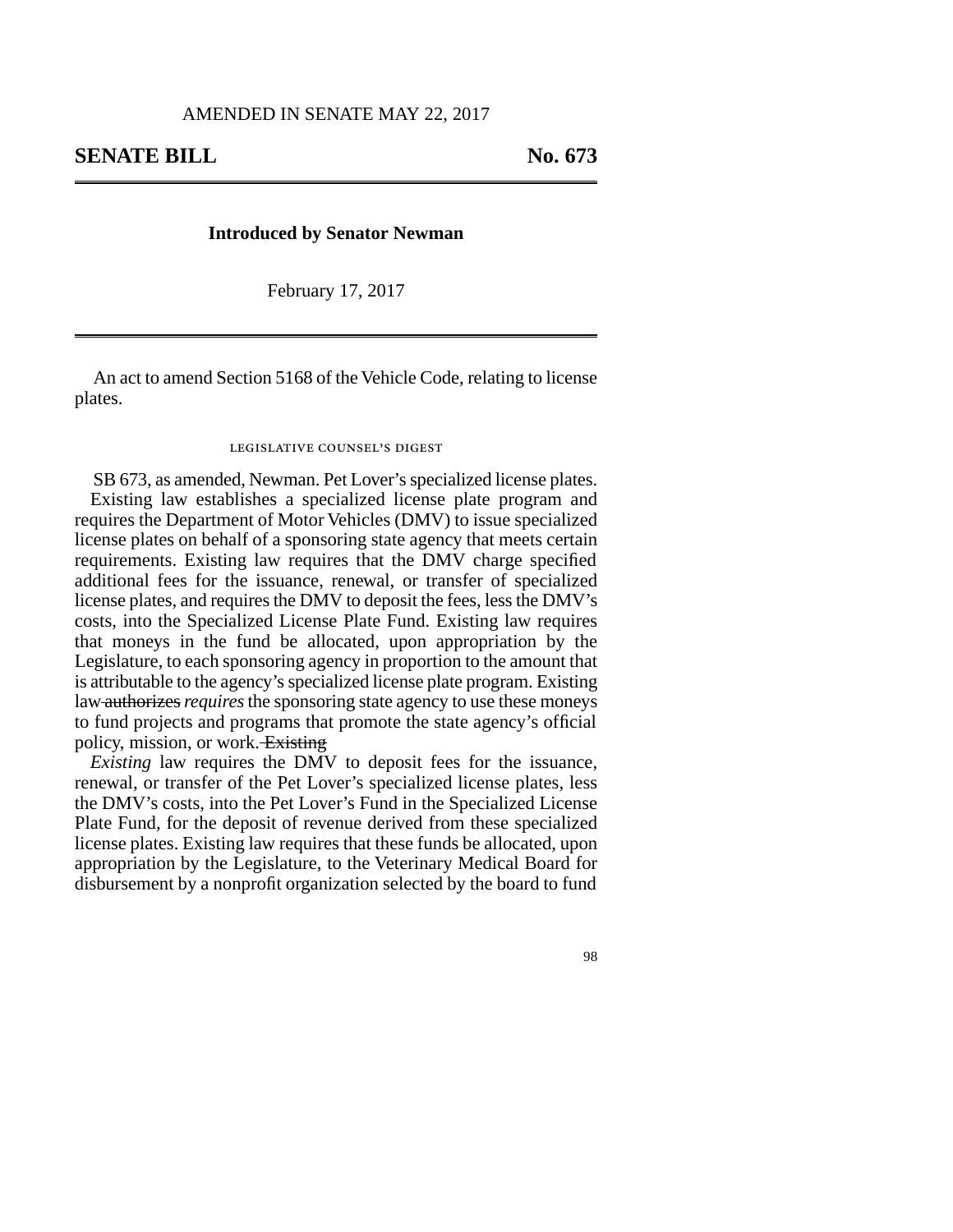grants to providers of no-cost or low-cost animal sterilization services. Existing law requires the board to determine eligibility requirements for the grants, establish the grant application process, and develop program specifics. Existing law authorizes the board to contract with an entity, including a nonprofit organization, to provide advice, consultation, and administrative services for purposes of implementing and administering the grant program. Existing law requires the board to provide oversight for the disbursal of grant funds under the grant program.

This bill would substitute the Department of Food and Agriculture in place of the Veterinary Medical Board for those purposes. The bill would authorize rather than require the department *Department of Food and Agriculture* to allocate funds to a nonprofit organization it selects for disbursal to qualifying spay and neuter facilities for the purpose of funding grants to providers of no-cost or low-cost animal sterilization services.

Vote: majority. Appropriation: no. Fiscal committee: yes. State-mandated local program: no.

## *The people of the State of California do enact as follows:*

1 SECTION 1. Section 5168 of the Vehicle Code is amended to read: read:

- 3 5168. (a) The fees specified in Section 5157 shall be imposed
- 4 for the issuance, renewal, or transfer of the Pet Lover's specialized
- 5 license plates. Notwithstanding subdivision (c) of Section 5157,
- line 6 after deducting its administrative costs, the department shall deposit
- 7 the revenue derived from the additional fees into the Pet Lover's
- 8 Fund, which is hereby established in the Specialized License Plate 9 Fund.
- 10 (b) Upon appropriation by the Legislature, the moneys in the 11 Pet Lover's Fund shall be allocated to the Department of Food and
- 12 Agriculture. There shall not be an allocation to the department
- 13 *Department of Food and Agriculture* pursuant to subdivision (c)
- 14 of Section 5157. The <del>department</del> Department of Food and
- 15 *Agriculture* may allocate those funds to a nonprofit organization
- 16 it selects for disbursal to qualifying spay and neuter facilities for
- 17 the sole and exclusive purpose of funding grants to providers of
- 18 no-cost or low-cost animal sterilization services.